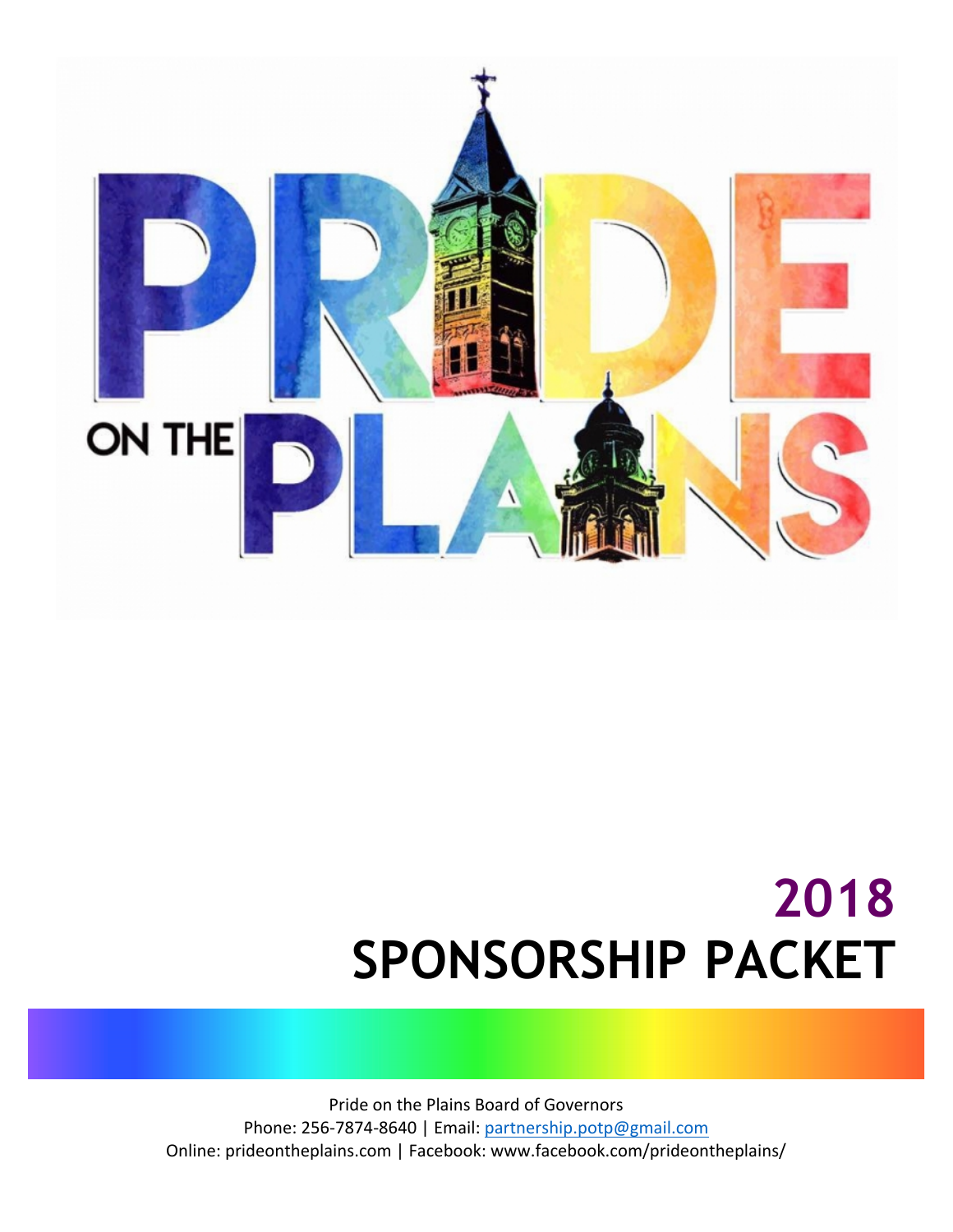

## **TABLE OF CONTENTS:**

Pride on the Plains Board of Governors

Phone: 256-7874-8640 | Email: partnership.potp@gmail.com Online: prideontheplains.com | Facebook: www.facebook.com/prideontheplains/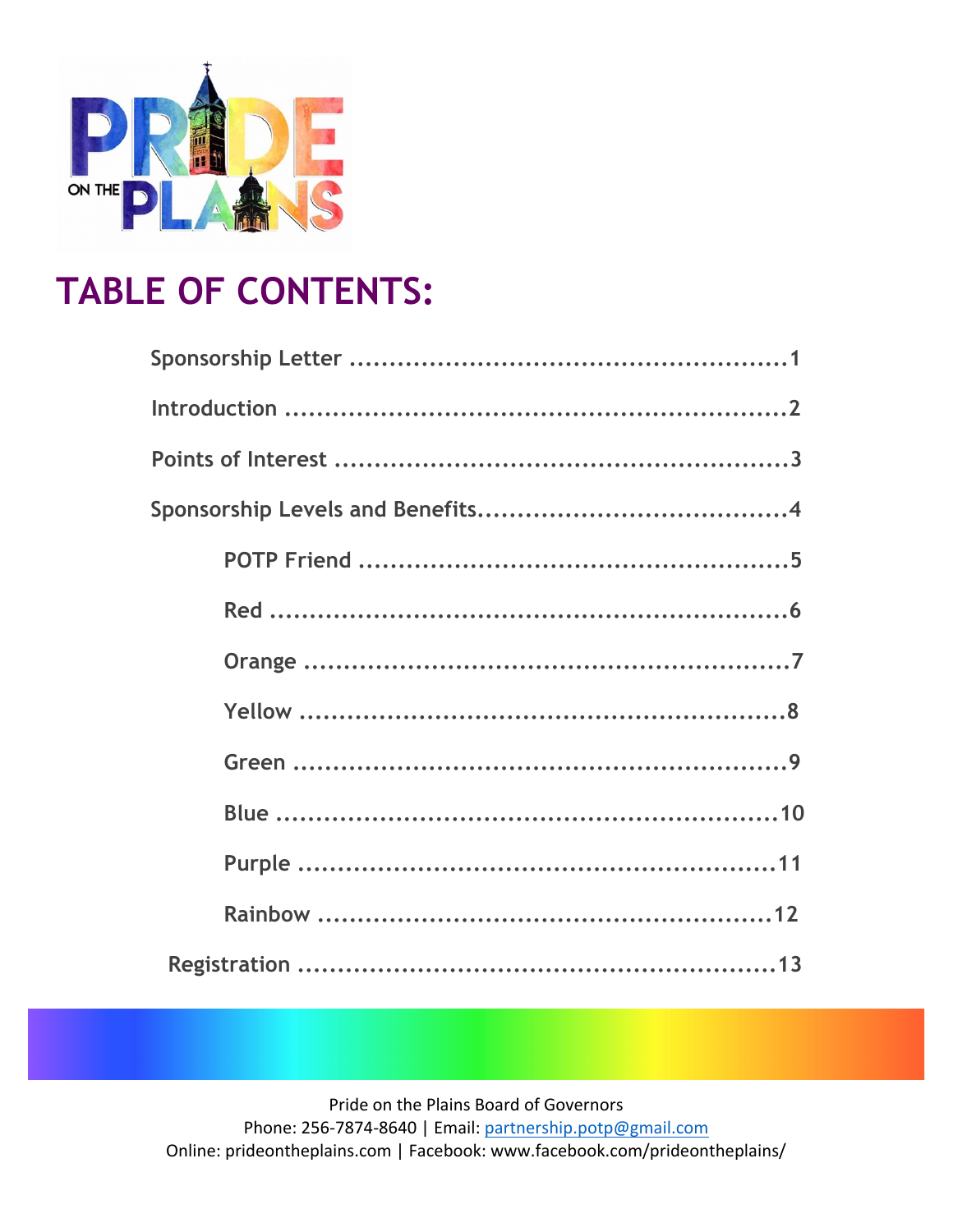

#### **EXECUTIVE COUNCIL:**

*President* – Chad Peacock

*Vice President* – Shuji Miller

*Secretary* – Julio Yanes

*Treasurer* – Seth McCollough

#### **MEMBERS AT LARGE:**

*Benefits & Fundraisers* – Tim Peacock *Parade/March* – Meghan Henry *Public Relations* – Dylan Clark *Merchandising* – Aaron Spraggins *Vendors & Sponsors* – Ethan Burt

Dear Sponsor,

The Pride on the Plains Board of Governors is excited to announce that preparations are already underway for the Auburn/Opelika area's first-annual Pride on the Plains, scheduled June 1–3, 2018.

Since 1969, June has been regarded as Pride month– a time to recognize the impacts that lesbian, gay, bisexual, and transgender (LGTB) people have had on history at the local, national, and international level. Today, Pride celebrations can last an entire weekend, and commonly include parades, picnics, parties, workshops, symposia, and concerts that open to everyone, regardless of sexual orientations or identities, attracting millions of participants around the world.

In 2018, Pride on the Plains will feature a Pride Parade and Pride Festival, as well as several pre-Pride events aimed at stimulating community awareness and involvement. As a board, we are actively seeking local businesses, organizations, and individuals that want to make this event a community success. As such, I hope that you will consider becoming a sponsor. Because events during Pride on the Plains will be free and open to the public, your generous contribution would support costs associated with securities, insurance, audio/visual rentals, and other administrative expenses as needed (e.g., website services). As a leader in the Auburn/Opelika area, your charitable support would ensure that this community has a vibrant Pride celebration– one that promotes diversity, inclusion, and acceptance.

Sincerely,

Chad Peacock, President Pride on the Plains Board of Governors

**1**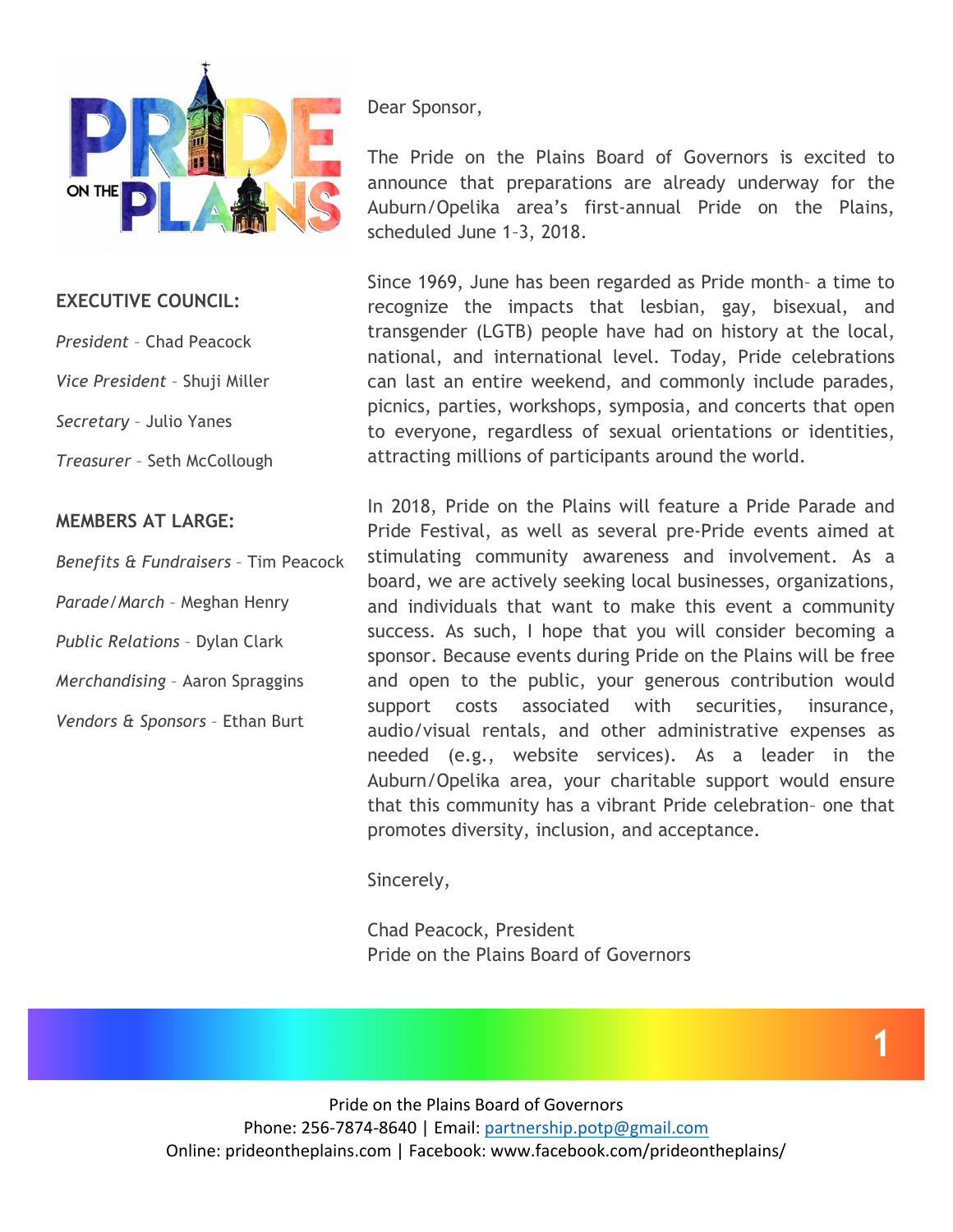

### **What is Pride on the Plains?**

Pride on the Plains is the flagship "Pride" organization serving Auburn, Opelika, and the surrounding communities, affectionately referred to as "The Plains." In addition to organizing two main events, the annual Parade and Festival, the Pride on the Plains Board of Governors operates with one overarching mission: celebration, education, empowerment, and inclusion among Alabama's lesbian, gay, bisexual, transgender, queer, and allied peoples. All funds raised for Pride on the Plains, a soon-to-be 501c3 not-for-profit organization, go towards programming that supports this mission.

#### **Community Events in 2017-2018**

- $\ddot$  The Pride on the Plains Board of Governors meets twice each month. Meetings are advertised to the public, allowing community members to actively participate.
- $\ddagger$  The Auburn Plainsman wrote about progress made by Pride on the Plains.
- $\ddot$  Since June 2017, Pride on the Plains events have raised more than \$4,000. These events showcase talented entertainers from the Auburn/Opelika area.
- 2
- $\ddot{\phantom{1}}$  Kamikaze Karaoke is a family-friendly event. Bringing in more than \$300 for Pride on the Plains 2018, the event was a tremendous success.
- $\downarrow$  In October 2017, the "Pride on the Plains Pageant" crowned the first-ever Miss and Mr. Pride on the Plains.
- $\ddot{+}$  An excellent example of community partnership, Zazu Gastropub hosted the very first drag-themed brunch in the Auburn/Opelika area in September 2017.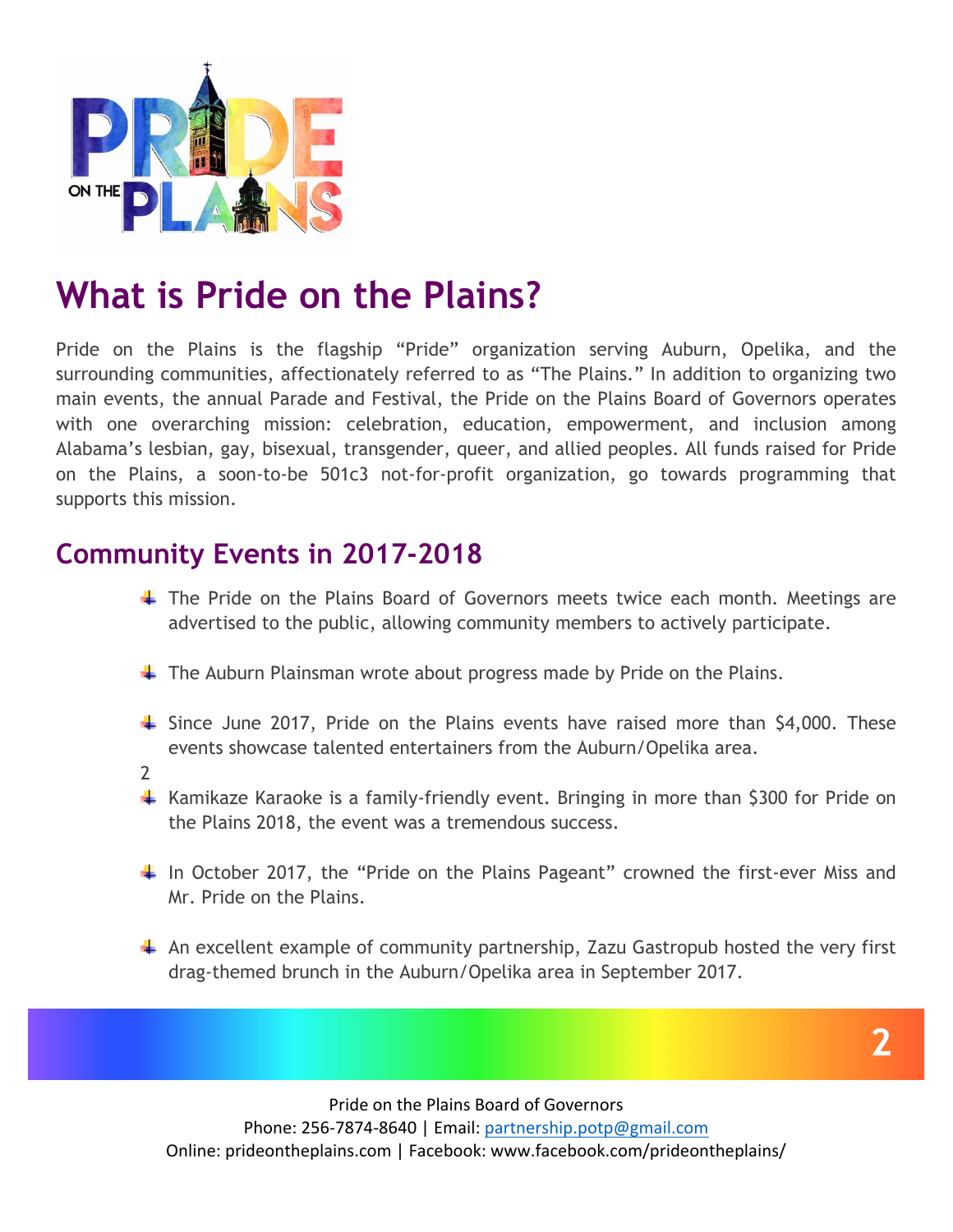

### **Points of Interest**



Pride on the Plains is active on Facebook, Instagram, and Twitter. Since its establishment in June 2017, the Pride on the Plains Facebook Page (www.facebook.com/prideontheplains) has garnered more than 500 "Likes" (above, orange). In addition, our posts receive approximately 1,500 likes, comments, and shares each month (above, blue). Recently, we launched a community questionnaire that amassed almost 60 responses. Below, we've provided some noteworthy points of interest.

- $\ddotplus$  When asked to describe how important it is for businesses and local organizations to support Pride on the Plains, community members responded with: **9/10**.
- When asked how many people they'd bring to Pride on the Plains events, **56 community members** said they'd bring **4 friends**, **family members**, **neighbors**, and/or **co-workers**.
- $\downarrow$  One community member wrote, "I think it's absolutely amazing to see this growth!"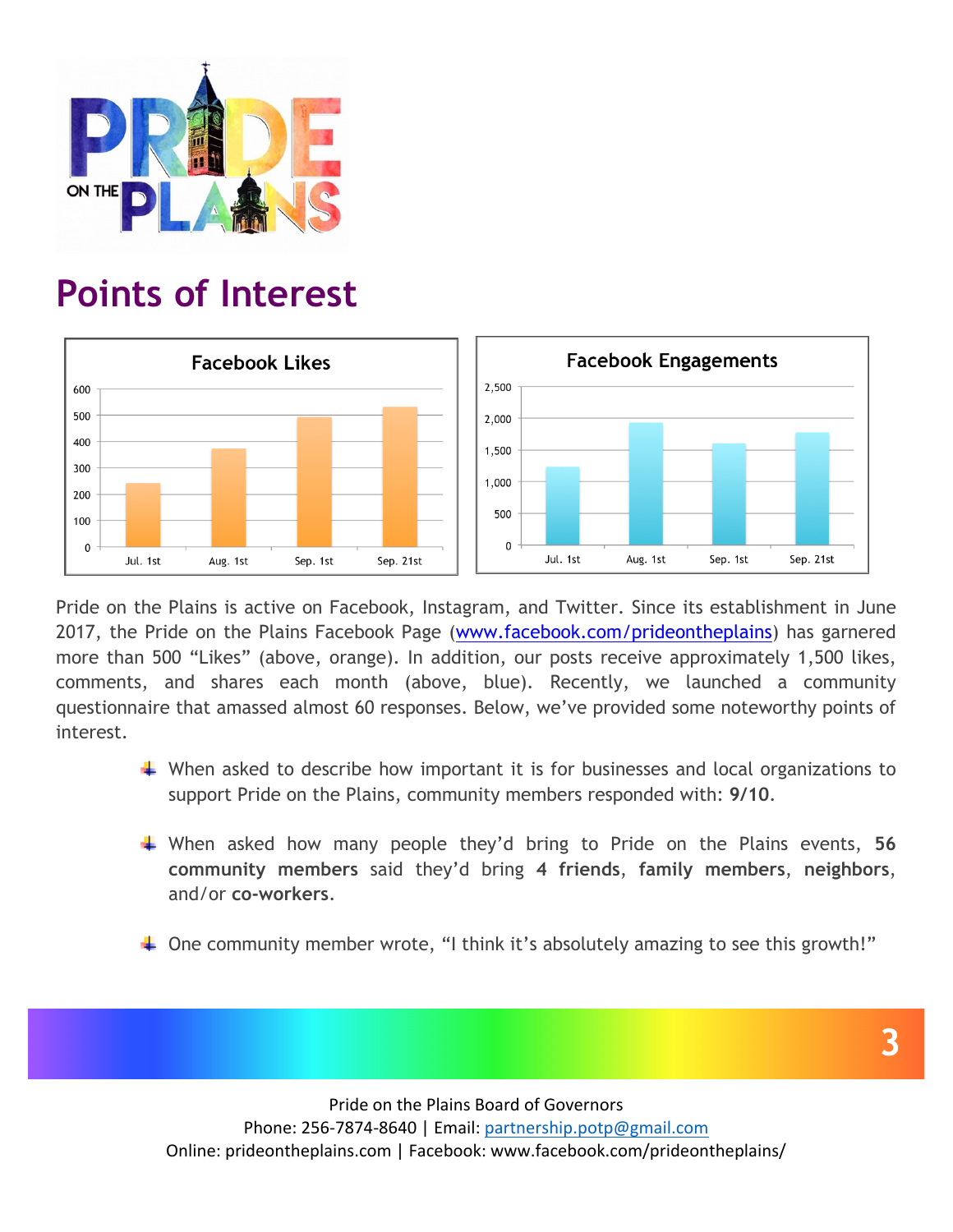

## **Sponsorship Levels**

Since June 1978, the Pride Flag has been a beacon to Pride movements around the world. Designed by Gilbert Baker, the flag was debut at the San Francisco Gay Freedom Day Parade. The commonly accepted version contains six colors, each with its own meaning and importance: red (life), orange (healing), yellow (sunlight), green (nature), blue (harmony), and purple (spirit). Just as the Pride Flag cannot be complete without each symbolic color, the Pride on the Plains Board of Governors recognizes that Pride on the Plains needs diverse community sponsors to succeed. In adoration, the Board has adopted the following sponsorship structure that embodies the colors of the Pride Flag:

| <b>POTP Friend</b> | <b>\$50</b> |
|--------------------|-------------|
| <b>Red</b>         | \$100       |
| <b>Orange</b>      | \$200       |
| <b>Yellow</b>      | \$300       |
| <b>Green</b>       | \$500       |
| <b>Blue</b>        | \$1,000     |
| <b>Purple</b>      | \$2,000     |
| Rainbow            | \$5,000     |

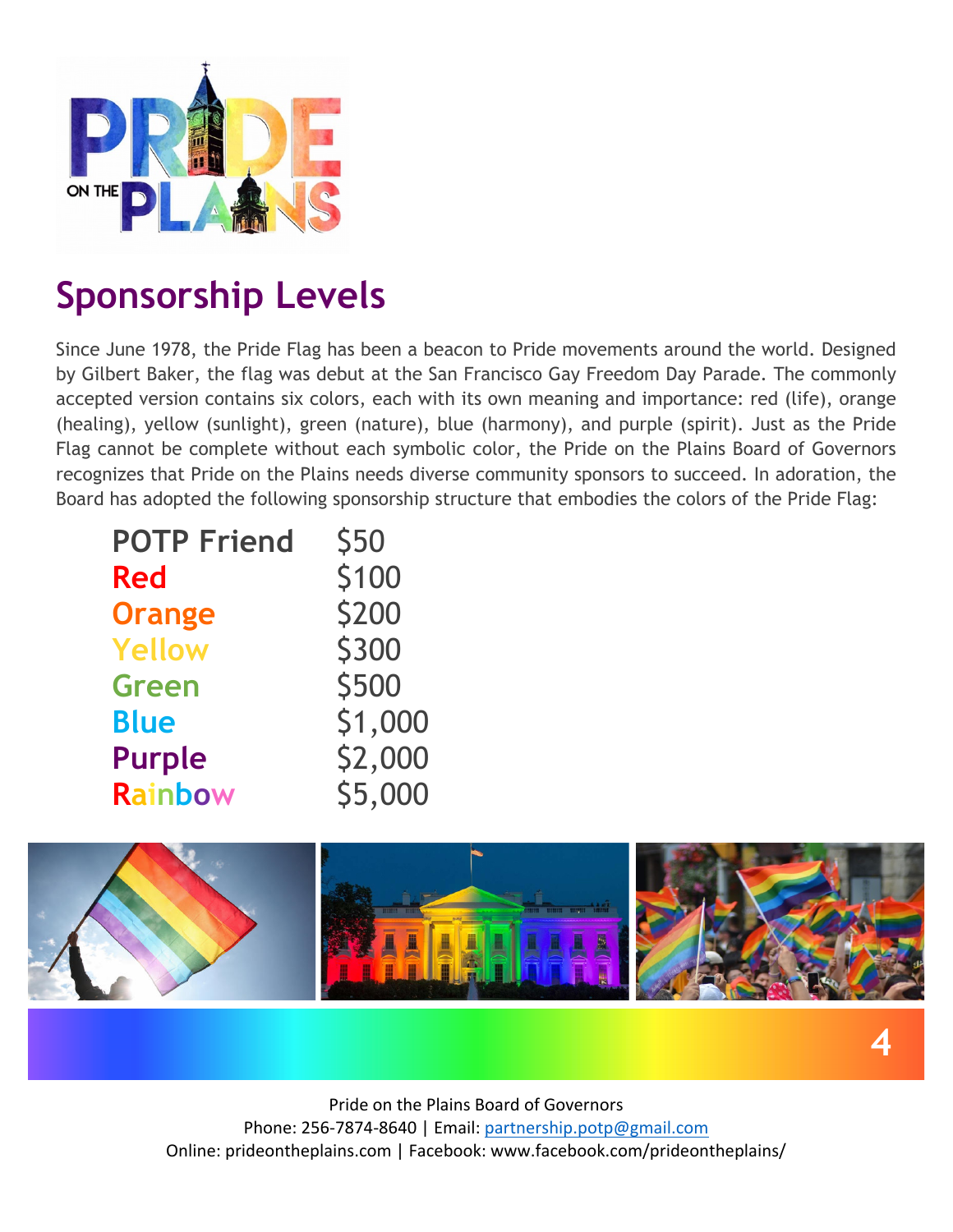

## **Sponsorship Levels and Benefits POTP Friend**

## Sponsorship Value: \$50

#### **Highlights and Benefits:**

↓ Name recognized on www.prideontheplains.com.

**5**

**5**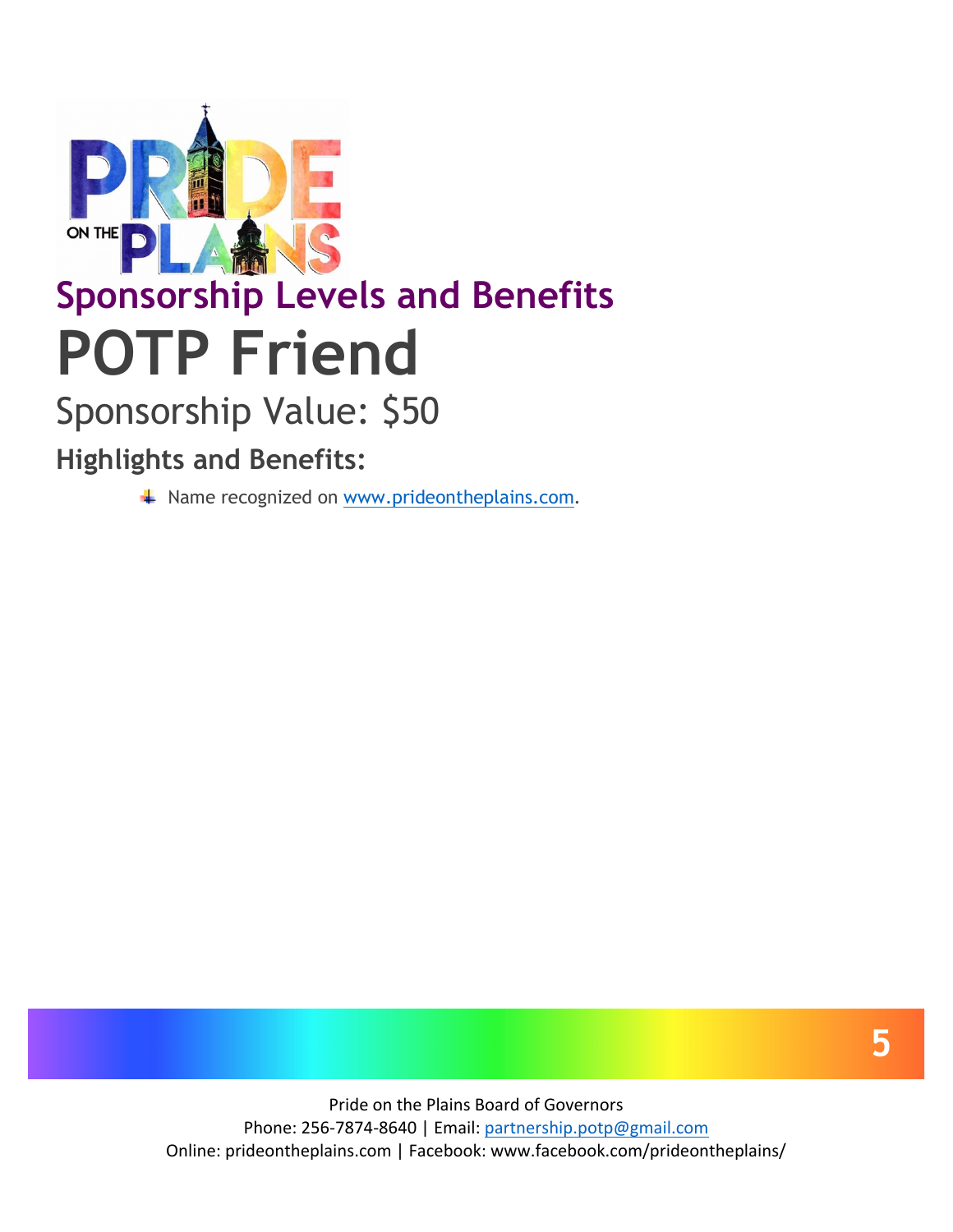

## **Sponsorship Levels and Benefits Red**

## Sponsorship Value: \$100

#### **Highlights and Benefits:**

- $\ddot{\phantom{1}}$  Logo/name featured in presentation during Pride on the Plains special events, benefits, and fundraisers. Also during Pride on the Plains Parade and Festival.
- $\ddagger$  Logo/name featured on www.prideontheplains.com.
- $\downarrow$  Name printed on Pride on the Plains Festival official t-shirt.
- $\ddagger$  Name printed in Pride on the Plains Festival booklet.
- $\ddot{+}$  One (1) complimentary admission to each Pride on the Plains event.
- $\downarrow$  One (1) complimentary "Pride Pal" package.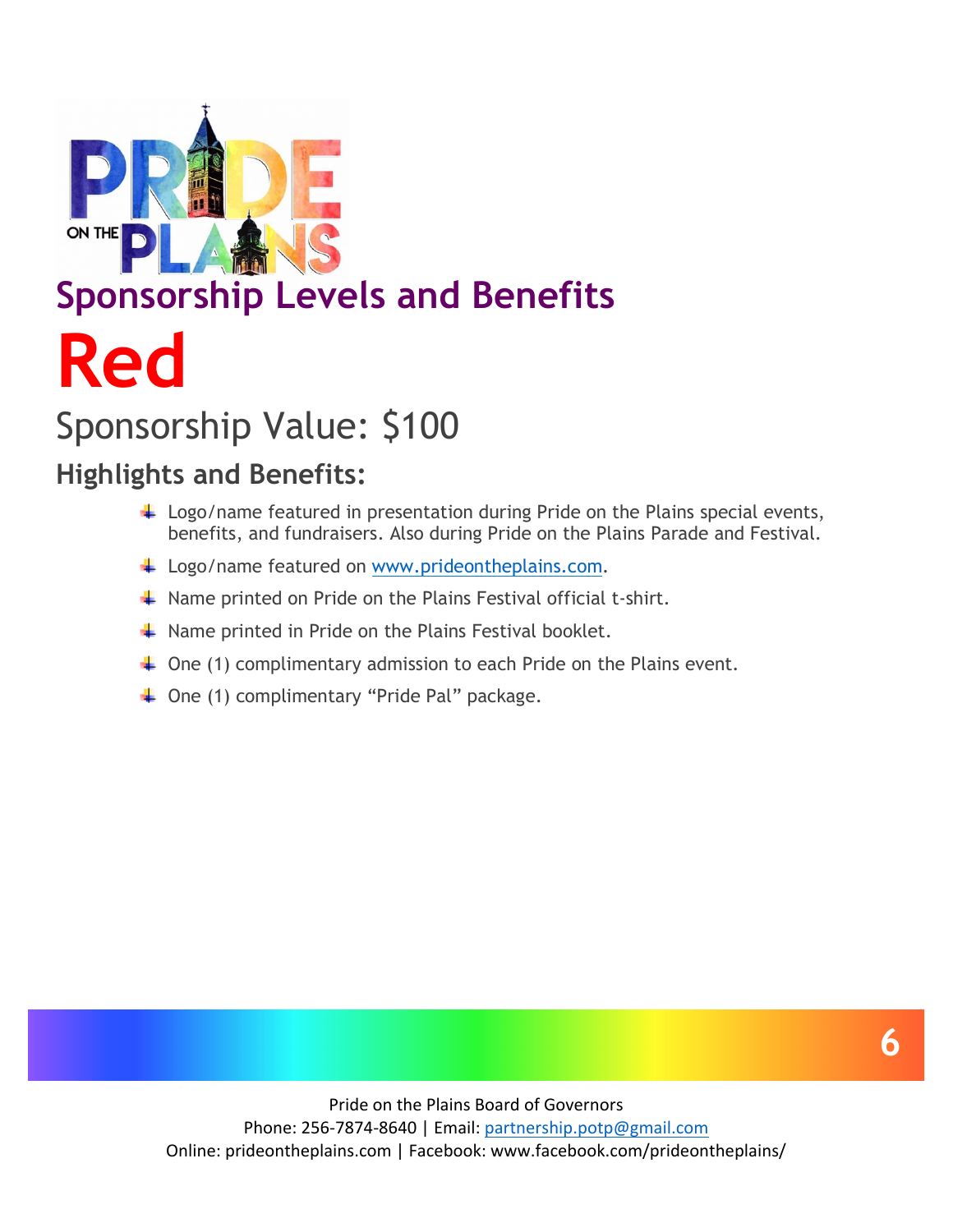

# **Sponsorship Levels and Benefits Orange**

## Sponsorship Value: \$200

#### **Highlights and Benefits:**

- $\ddot{\phantom{1}}$  Logo/name featured in presentation during Pride on the Plains special events, benefits, and fundraisers. Also during Pride on the Plains Parade and Festival.
- $\ddagger$  Logo/name featured on www.prideontheplains.com.
- $\ddotplus$  Logo/name printed in half-page advertisement in Pride on the Plains Festival booklet.
- $\ddotplus$  Name printed on Pride on the Plains Festival official t-shirt.
- $\ddot{+}$  Two (2) complimentary admissions to each Pride on the Plains event.
- $\ddotplus$  Two (2) complimentary "Pride Pal" packages.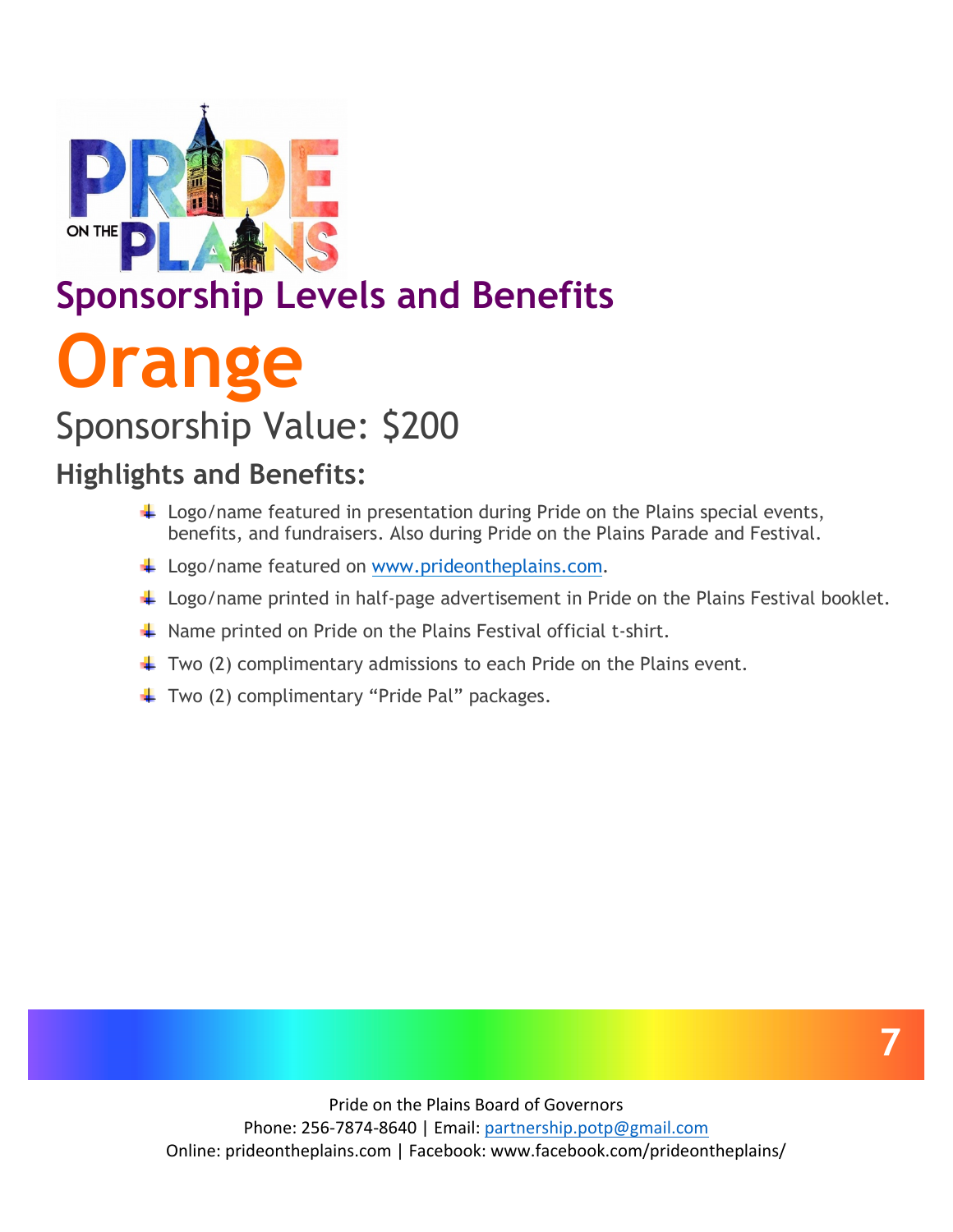

## Sponsorship Value: \$300

#### **Highlights and Benefits:**

- Logo/name featured on Pride on the Plains banner  $(2\frac{1}{2})$  feet x 6 feet), which hangs during Pride on the Plains special events, benefits, and fundraisers.
- $\ddot{\phantom{1}}$  Logo/name featured in presentation during Pride on the Plains special events, benefits, and fundraisers. Also during Pride on the Plains Parade and Festival.
- Logo/name and website link featured on www.prideontheplains.com.
- $\ddot{+}$  Logo/name printed in half-page advertisement in Pride on the Plains Festival booklet.
- $\ddot{+}$  Logo/name printed on Pride on the Plains Festival official t-shirt.
- $\ddotplus$  Two (2) complimentary admissions to each Pride on the Plains event.
- $\ddotplus$  Two (2) complimentary "Pride Pal" packages.
- $\downarrow$  One (1) waived Pride on the Plains Parade entry fee.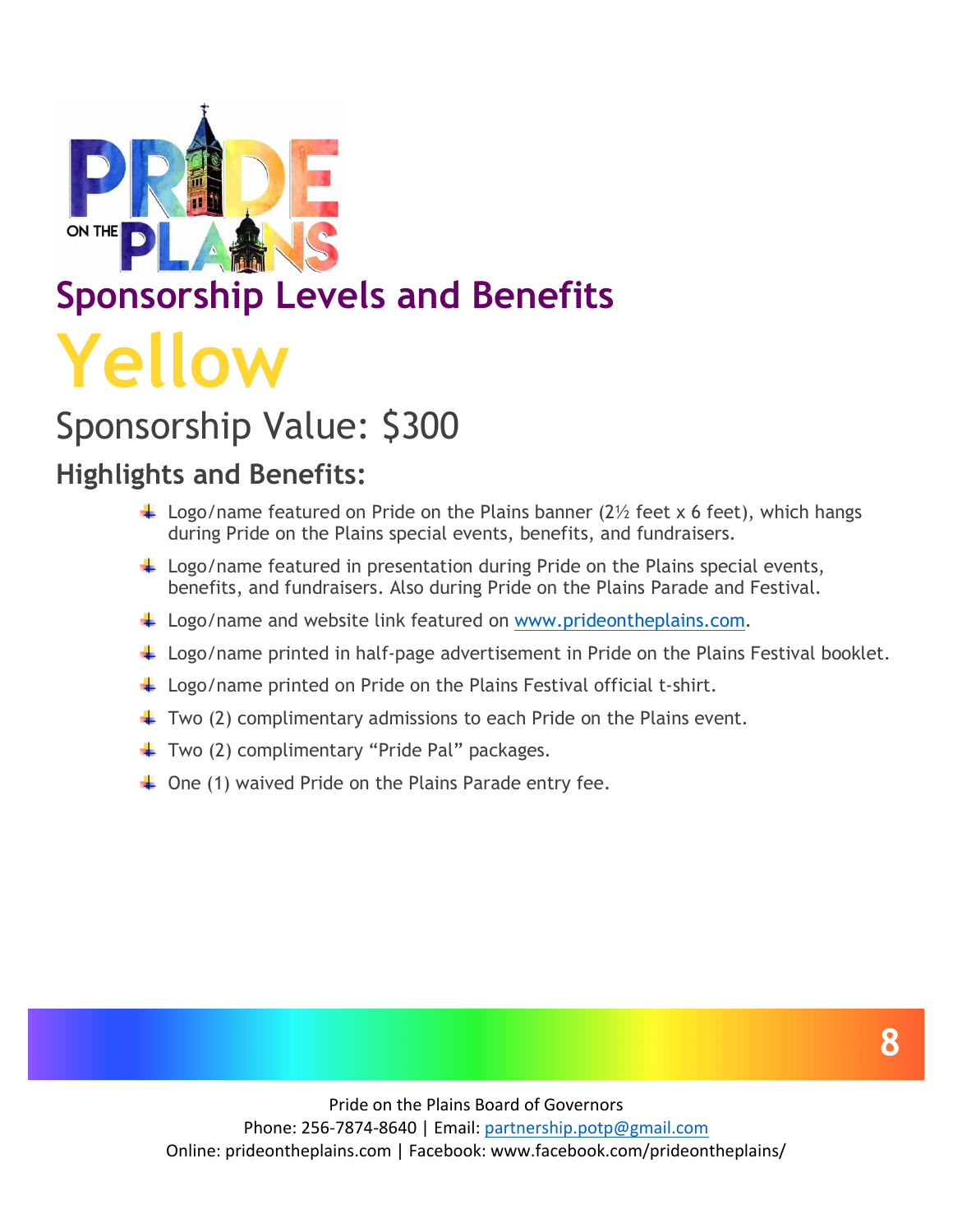

## Sponsorship Value: \$500

#### **Highlights and Benefits:**

- Logo/name printed on sponsor-specific banner  $(2\frac{1}{2})$  feet x 4 feet), which hangs during Pride on the Plains special events, benefits, and fundraisers.
- Logo/name featured on Pride on the Plains banner  $(2\frac{1}{2})$  feet x 6 feet), which hangs during Pride on the Plains special events, benefits, and fundraisers.
- $\ddot{+}$  Logo/name featured in presentation during Pride on the Plains special events, benefits, and fundraisers. Also during Pride on the Plains Parade and Festival.
- $\ddagger$  Logo/name and website link featured on www.prideontheplains.com.
- $\ddot{\phantom{1}}$  Logo/name printed in full-page advertisement in Pride on the Plains Festival booklet.
- $\ddagger$  Logo/name printed on Pride on the Plains Festival official t-shirt.
- $\downarrow$  Four (4) complimentary admissions to each Pride on the Plains event.
- $\ddotplus$  Four (4) complimentary "Pride Pal" packages.
- $\downarrow$  One (1) waived Pride on the Plains Parade entry fee.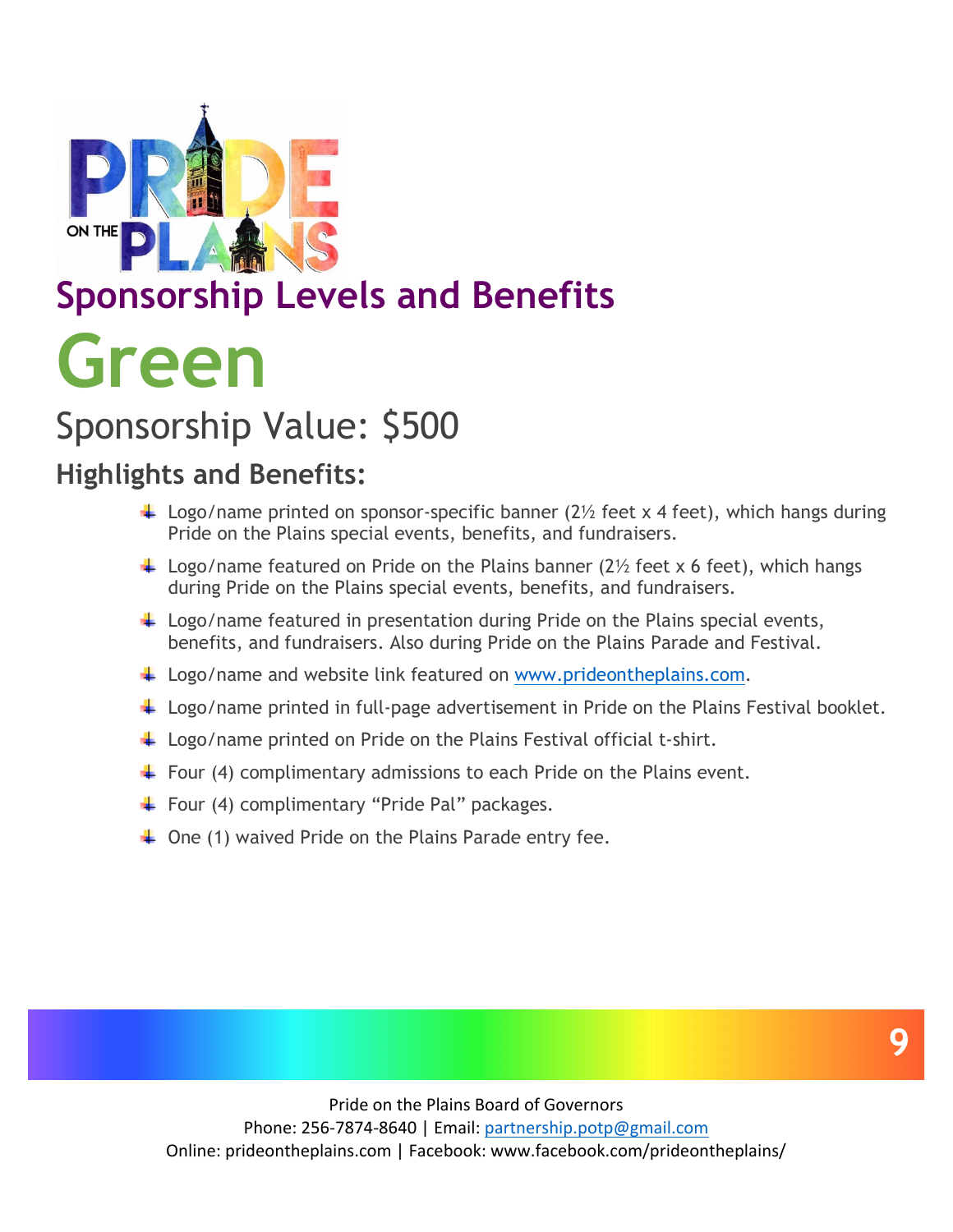

## **Sponsorship Levels and Benefits Blue**

## Sponsorship Value: \$1,000

#### **Highlights and Benefits:**

- Logo/name printed on sponsor-specific banner  $(2\frac{1}{2})$  feet x 4 feet), which hangs during Pride on the Plains special events, benefits, and fundraisers.
- Logo/name featured on Pride on the Plains banner  $(2\frac{1}{2})$  feet x 6 feet), which hangs during Pride on the Plains special events, benefits, and fundraisers.
- $\ddot{+}$  Logo/name featured in presentation during Pride on the Plains special events, benefits, and fundraisers. Also during Pride on the Plains Parade and Festival.
- Logo/name and website link featured on www.prideontheplains.com.
- $\ddot{\phantom{1}}$  Logo/name printed in full-page advertisement in Pride on the Plains Festival booklet.
- $\ddagger$  Logo/name printed on Pride on the Plains Festival official t-shirt.
- $\downarrow$  Four (4) complimentary admissions to each Pride on the Plains event.
- $\ddotplus$  Four (4) complimentary "Pride Pal" packages.
- $\downarrow$  One (1) waived Pride on the Plains Parade entry fee.
- $\downarrow$  One (1) complimentary Pride on the Plains Festival tent package. Includes setup, breakdown, table, two chairs, and tent. Includes preferred site selection.
- $\ddotplus$  Ten (10) complimentary drink tickets during Pride on the Plains Festival.

**10**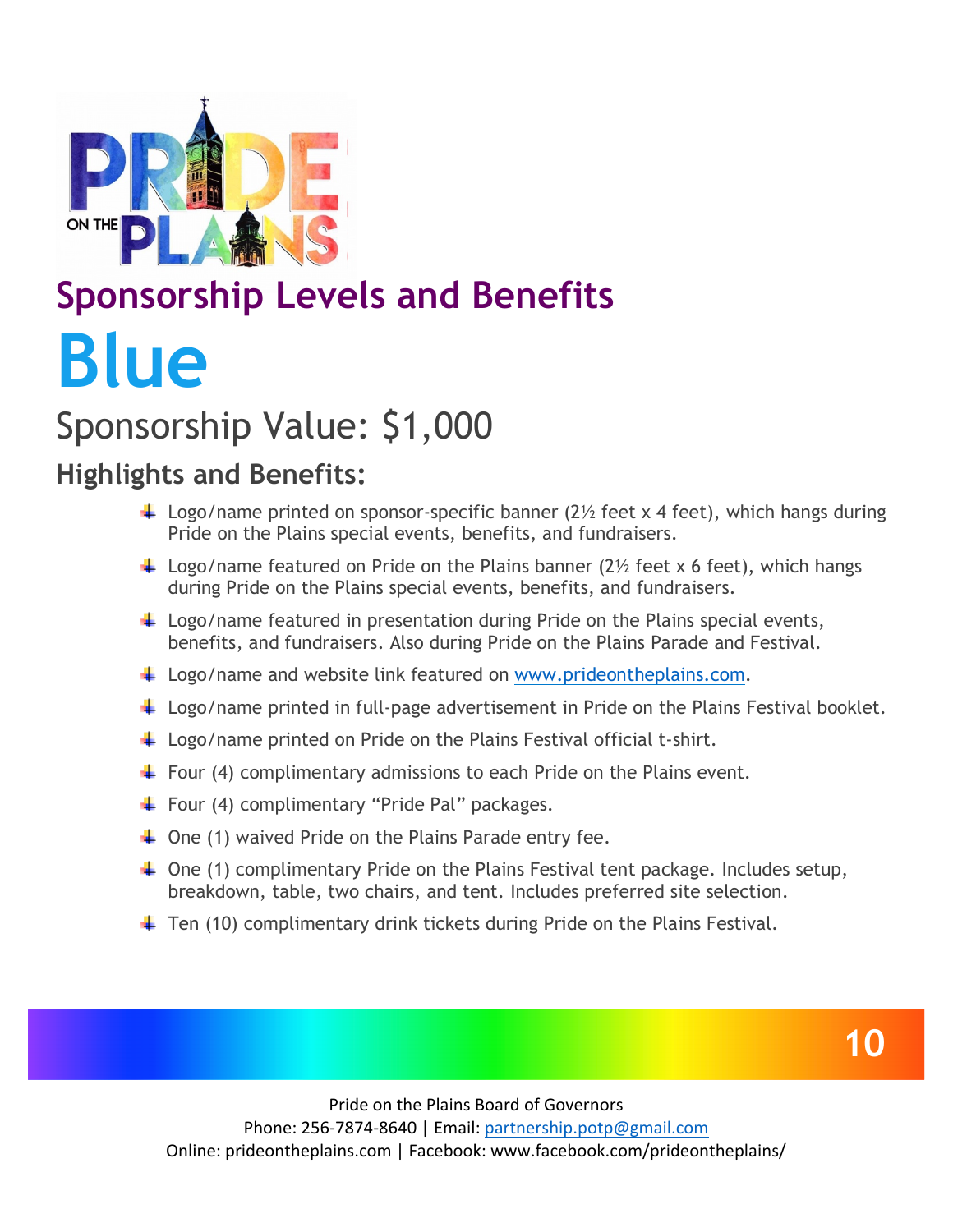

# **Sponsorship Levels and Benefits Purple**

## Sponsorship Value: \$2,000

#### **Highlights and Benefits:**

- Logo/name printed on sponsor-specific banner  $(2\frac{1}{2})$  feet x 4 feet), which hangs during Pride on the Plains special events, benefits, and fundraisers.
- Logo/name featured on Pride on the Plains banner  $(2\frac{1}{2})$  feet x 6 feet), which hangs during Pride on the Plains special events, benefits, and fundraisers.
- $\ddot{\phantom{1}}$  Logo/name featured in presentation during Pride on the Plains special events, benefits, and fundraisers. Also during Pride on the Plains Parade and Festival.
- Logo/name and website link featured on www.prideontheplains.com.
- $\ddot{\phantom{1}}$  Logo/name printed in full-page advertisement in Pride on the Plains Festival booklet.
- $\ddagger$  Logo/name printed on Pride on the Plains Festival official t-shirt.
- $\ddagger$  Five (5) complimentary admissions to each Pride on the Plains event.
- $\ddotplus$  Five (5) complimentary "Pride Pal" packages.
- $\downarrow$  One (1) waived Pride on the Plains Parade entry fee.
- $\downarrow$  One (1) complimentary Pride on the Plains Festival tent package. Includes setup, breakdown, table, two chairs, and tent. Includes preferred site selection.
- $\ddotplus$  Twenty (20) complimentary drink tickets during Pride on the Plains Festival.
- $\ddot{+}$  Recognized as a Pride on the Plains special-event host.

**11**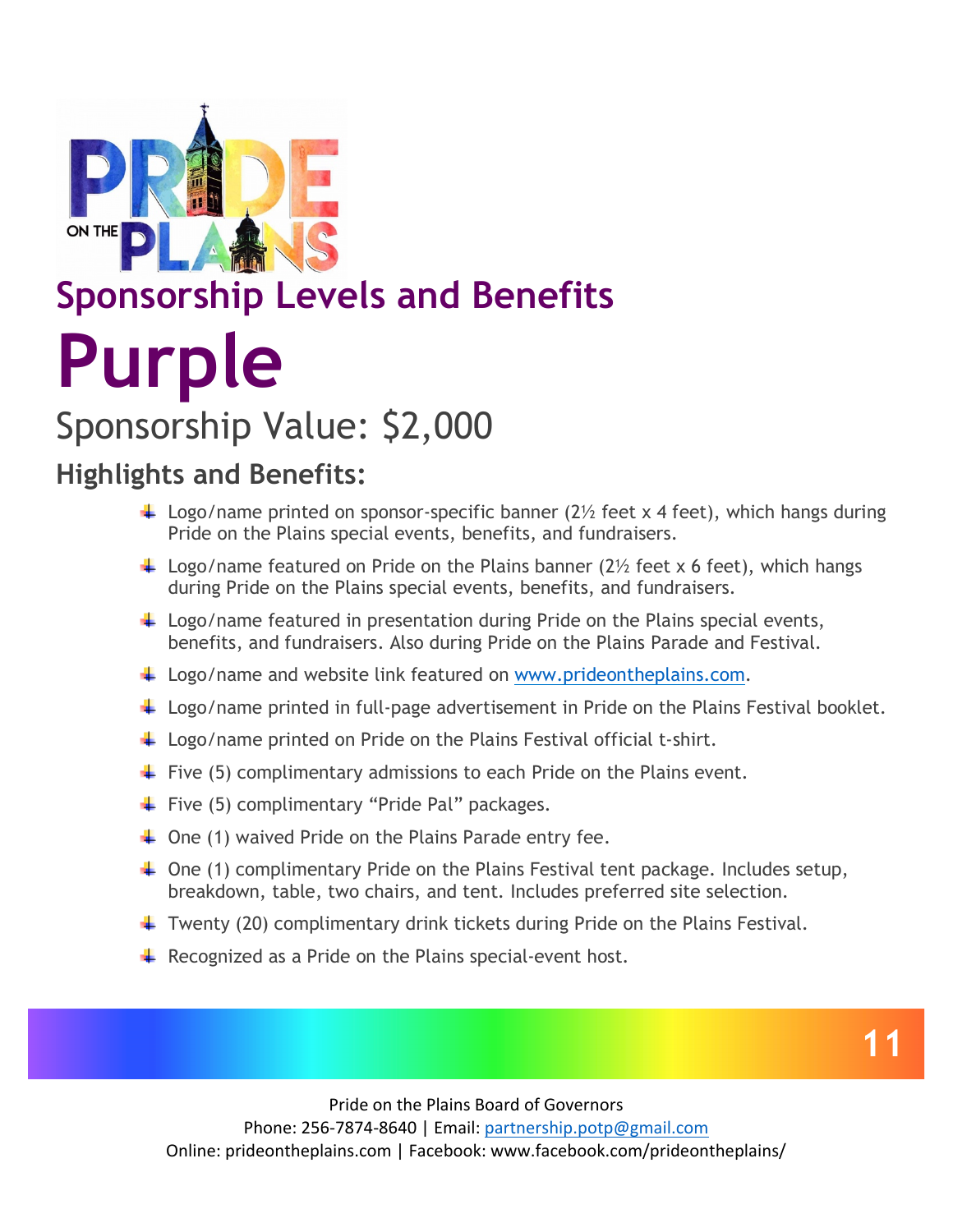

### **Sponsorship Levels and Benefits**

# **Rainbow**

## Sponsorship Value: \$5,000

#### **Highlights and Benefits:**

- Logo/name printed on sponsor-specific banner ( $2\frac{1}{2}$  feet x 4 feet), which hangs during Pride on the Plains special events, benefits, and fundraisers.
- Logo/name featured on Pride on the Plains banner  $(2\frac{1}{2})$  feet x 6 feet), which hangs during Pride on the Plains special events, benefits, and fundraisers.
- $\ddot{\phantom{1}}$  Logo/name featured in presentation during Pride on the Plains special events, benefits, and fundraisers. Also during Pride on the Plains Parade and Festival.
- Logo/name and website link featured on www.prideontheplains.com.
- $\downarrow$  Logo/name printed in full-page advertisement in Pride on the Plains Festival booklet.
- $\ddot{\phantom{1}}$  Logo/name printed on Pride on the Plains Festival official t-shirt.
- Five (5) complimentary admissions to each Pride on the Plains event.
- $\ddotplus$  Five (5) complimentary "Pride Pal" packages.
- $\downarrow$  One (1) waived Pride on the Plains Parade entry fee.
- $\downarrow$  One (1) complimentary Pride on the Plains Festival tent package. Includes setup, breakdown, table, two chairs, and tent. Includes preferred site selection.
- $\ddotplus$  Twenty (20) complimentary drink tickets during Pride on the Plains Festival.
- $\ddot{+}$  Recognized as Pride on the Plains special event host.
- $\ddagger$  Named a "presented by" sponsor for Pride on the Plains.